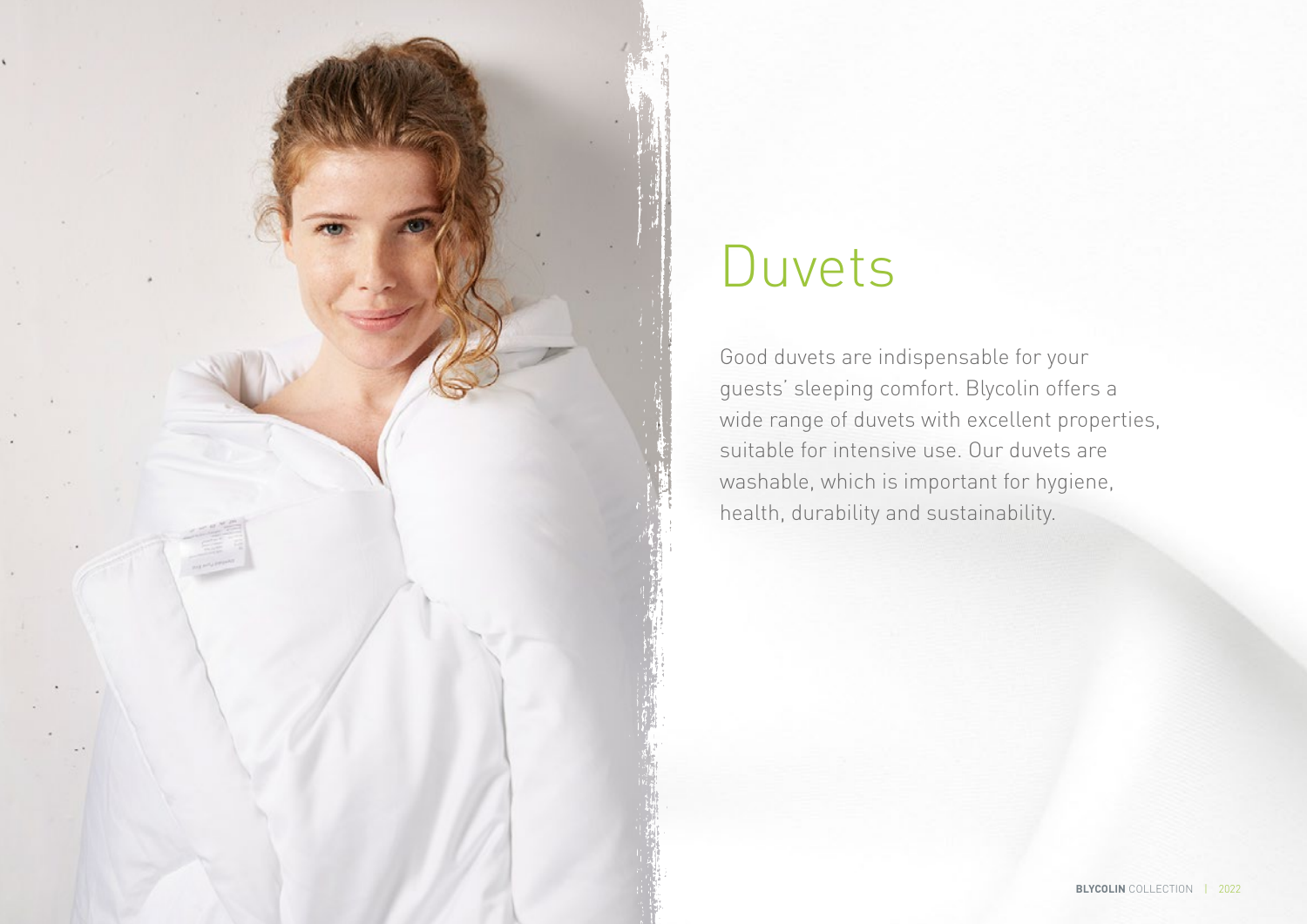

In our collection, we have five different duvets. We purchase these from a vendor that is specialized in the production of duvets. With guaranteed quality, your guests will sleep comfortably!

#### Microfiber

The microfiber duvet with a filling weight of 350 gr/m² is guaranteed to provide optimal comfort. The combination of the Microfiber tick and the Hollowsoft filling makes this a supple, soft and comfortable duvet. The duvet is anti-allergenic, washable up to 40˚ Celsius and can even be tumble-dried up to 40˚ Celsius. In short: a duvet with an excellent price/quality ratio.

| <b>Size</b> | <b>Size</b> |
|-------------|-------------|
| 140/200 cm  | 200/220 cm  |
| 140/220 cm  | 240/200 cm  |
| 200/200 cm  | 240/220 cm  |

The minimal order quantity is 10 pieces.

## Basic

The Basic duvet has a weight of 450 grams/m² and is filled with Hollowsoft fiber with a polyester and cotton tick. Distinguishing features are also the excellent moisture regulation, the lasting spring and the anti-allergenic properties. The Basic is stitched in strips and is washable up to 30° Celsius.

| <b>Size</b> | <b>Size</b> |
|-------------|-------------|
| 140/200 cm  | 200/220 cm  |
| 140/220 cm  | 240/200 cm  |
| 200/200 cm  | 240/220 cm  |

The minimal order quantity is 10 pieces.

#### Goodcare

This duvet has some excellent properties. The Wellcare polyester fiber ensures good moisture regulation and wards off dust mite and bacteria. Besides the extra hygienic properties, the duvet has a lasting spring with a 100% cotton percale tick. You can wash the Goodcare duvet with trapezium stitching and a weight of 400 gr/m² up to 60° Celsius and even tumble-dry at low temperature.

| <b>Size</b> | <b>Size</b> |
|-------------|-------------|
| 140/200 cm  | 200/220 cm  |
| 140/220 cm  | 240/200 cm  |
| 200/200 cm  | 240/220 cm  |

The minimal order quantity is 10 pieces.